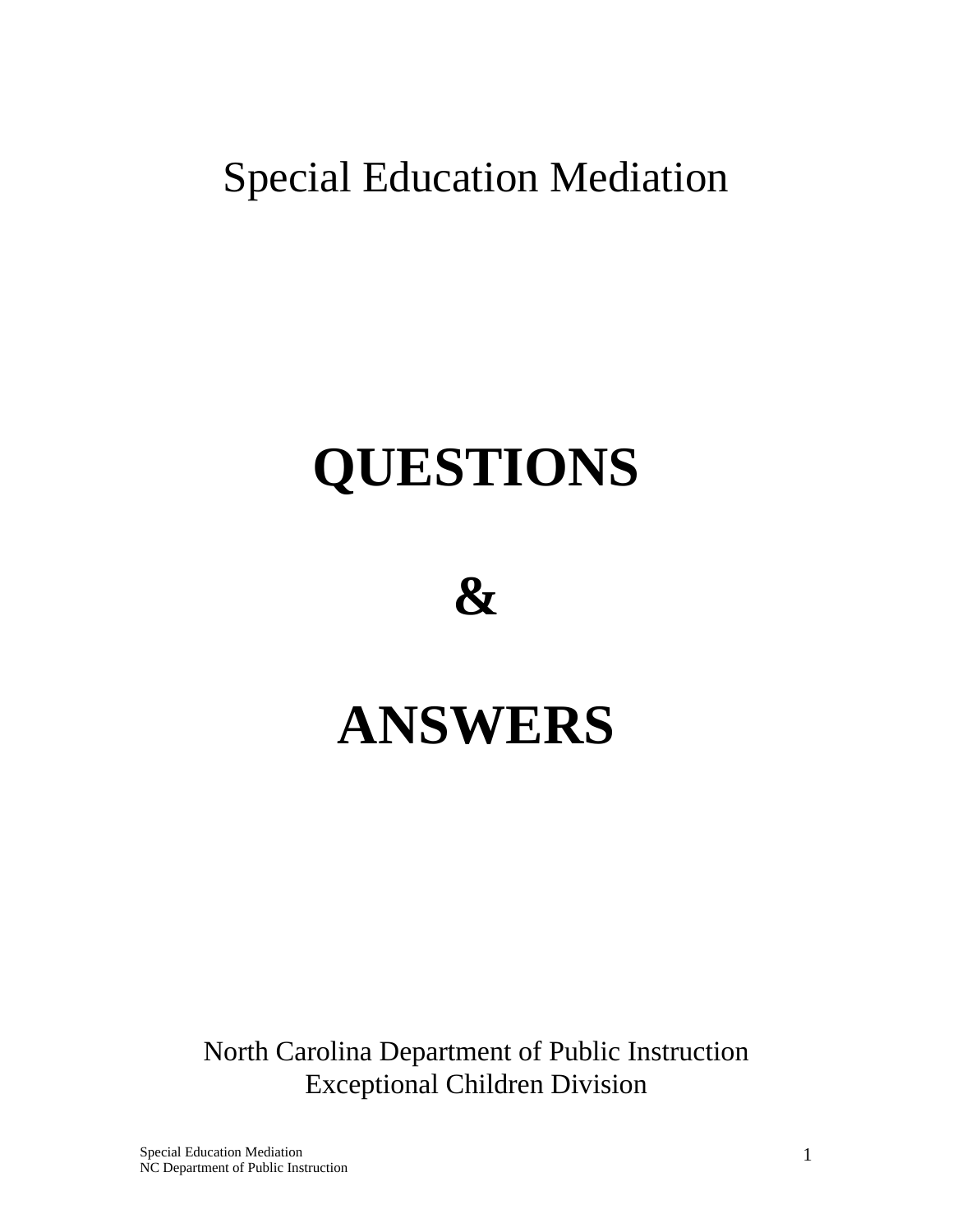# **SPECIAL EDUCATION MEDIATION QUESTIONS & ANSWERS INDEX**

#### **Page 3**

- **1. What is mediation?**
- **2. What are the benefits of mediation?**
- **3. When should I consider mediation?**

#### **Page 4**

- **4. Who may request mediation?**
- **5. How is mediation different from other meetings with the school?**
- **6. How is mediation different from a due process hearing or a complaint investigation?**
- **7. Why do the parties need a mediator to help settle a dispute?**

#### **Page 5**

- **8. What is the role of the mediator?**
- **9. When should mediation be requested?**
- **10. How does one make a request for mediation?**
- **11. What does mediation cost?**

#### **Page 6**

- **12. What if a hearing has already been requested?**
- **13. Is mediation required before a due process hearing?**
- **14. What if one party doesn't want to participate in mediation?**
- **15. How long will I have to wait for the mediation?**
- **16. Where does mediation take place?**
- **17. How does one prepare for mediation?**

#### **Page 7**

- **18. Who can the parties bring to mediation?**
- **19. What happens at mediation?**

#### **Page 8**

- **20. Do the parties bring witnesses and submit evidence at the mediation?**
- **21. Can anything said in mediation be used as evidence in a hearing?**
- **22. What if the parties do not reach an agreement during mediation?**
- **23. Is a mediation agreement legally binding?**
- **24. What if one party does not do what it promised to do in the mediation agreement?**
- **25. What happens to the child's program while waiting for the mediation to take place?**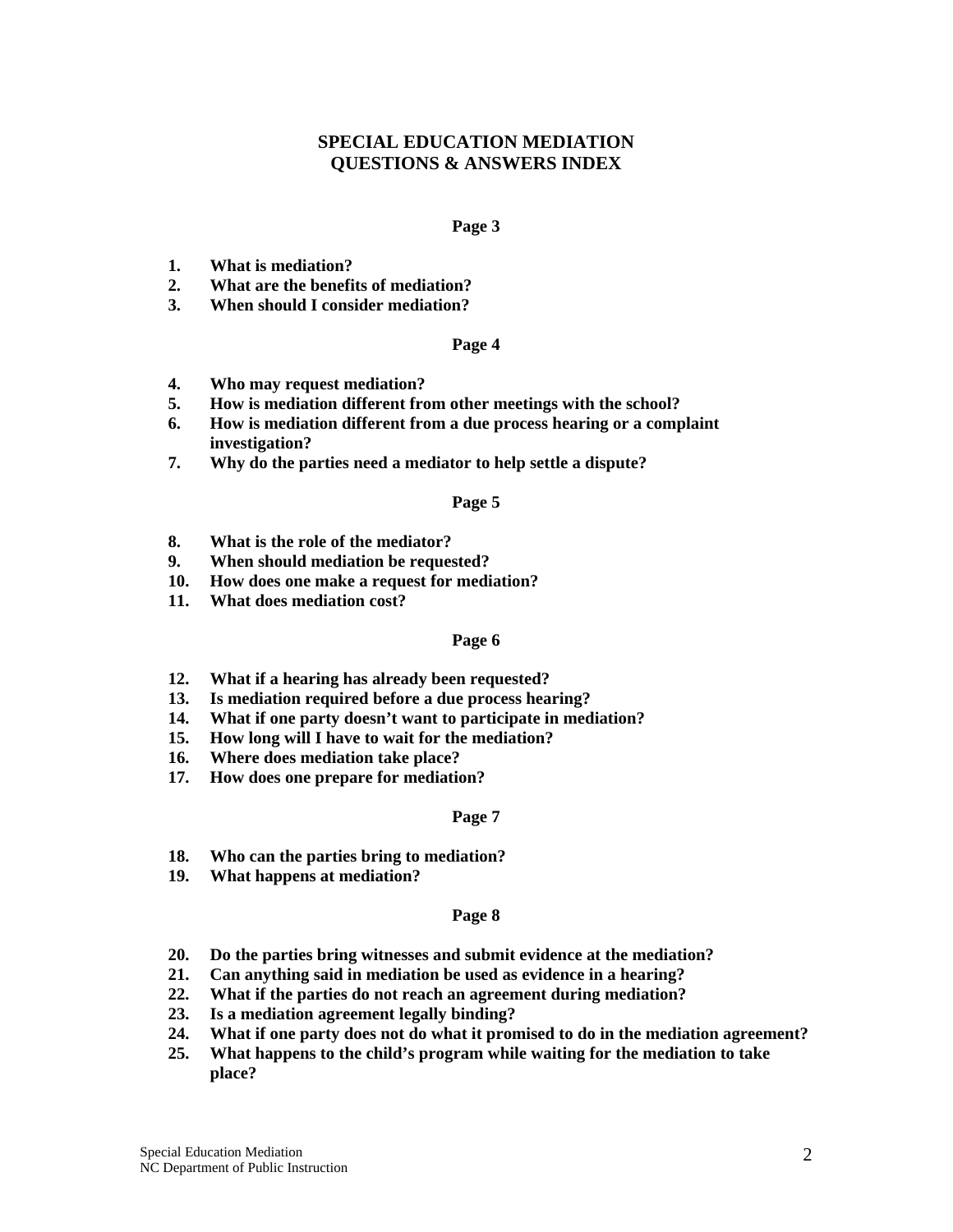# **CHOOSING MEDIATION TO RESOLVE DIFFERENCES BETWEEN PARENTS AND SCHOOLS**

*Parents of children with disabilities or the school system have the right to request the Department of Public Instruction to provide mediation services if the IEP team is unable to reach consensus regarding the identification, evaluation, educational program, placement or the provision of a free, appropriate public education of a child with a disability.* 

*Mediation is a voluntary process, conducted by a qualified and impartial mediator, and provided at no cost to the parent or the school system. Mediation may not be used to delay or deny the parent's right to a due process hearing.*

#### 1. **What is mediation?**

Mediation is an informal meeting of the parents and school representatives led by a neutral third party, the mediator. Mediation is a voluntary process, which the parties themselves control. The mediator helps the parents and school system to resolve disagreements concerning the child's identification, evaluation, program or placement. Mediation can help the parties reach agreement about specific issues, as well as build a better working relationship for the future. Mediation can help resolve differences between parents and schools efficiently and effectively.

#### 2. **What are the benefits of mediation?**

- Mediation is private and confidential.
- Mediation is a process where both the parents and the school have control and ownership over the settlement; nothing is decided unless the parties agree to it.
- Mediation concentrates on satisfying the interests of each party and provides a winwin resolution for each party and the student.
- Mediation is fast and has a high level of success.
- Mediation is fair and less time consuming than other due process actions.
- Mediation can help to maintain or restore relationships.
- **Mediation is free to the parties.**

#### 3. **When should I consider mediation?**

Parents and schools systems are able to resolve most disputes themselves through discussions with the teacher, exceptional children program director, principal, or superintendent, or at IEP meetings. However, sometimes discussions between the parents and the school personnel break down. When these issues are left unresolved, they can escalate and damage working relationships. Mediation may assist the parties to resolve these disputes before further misunderstandings occur.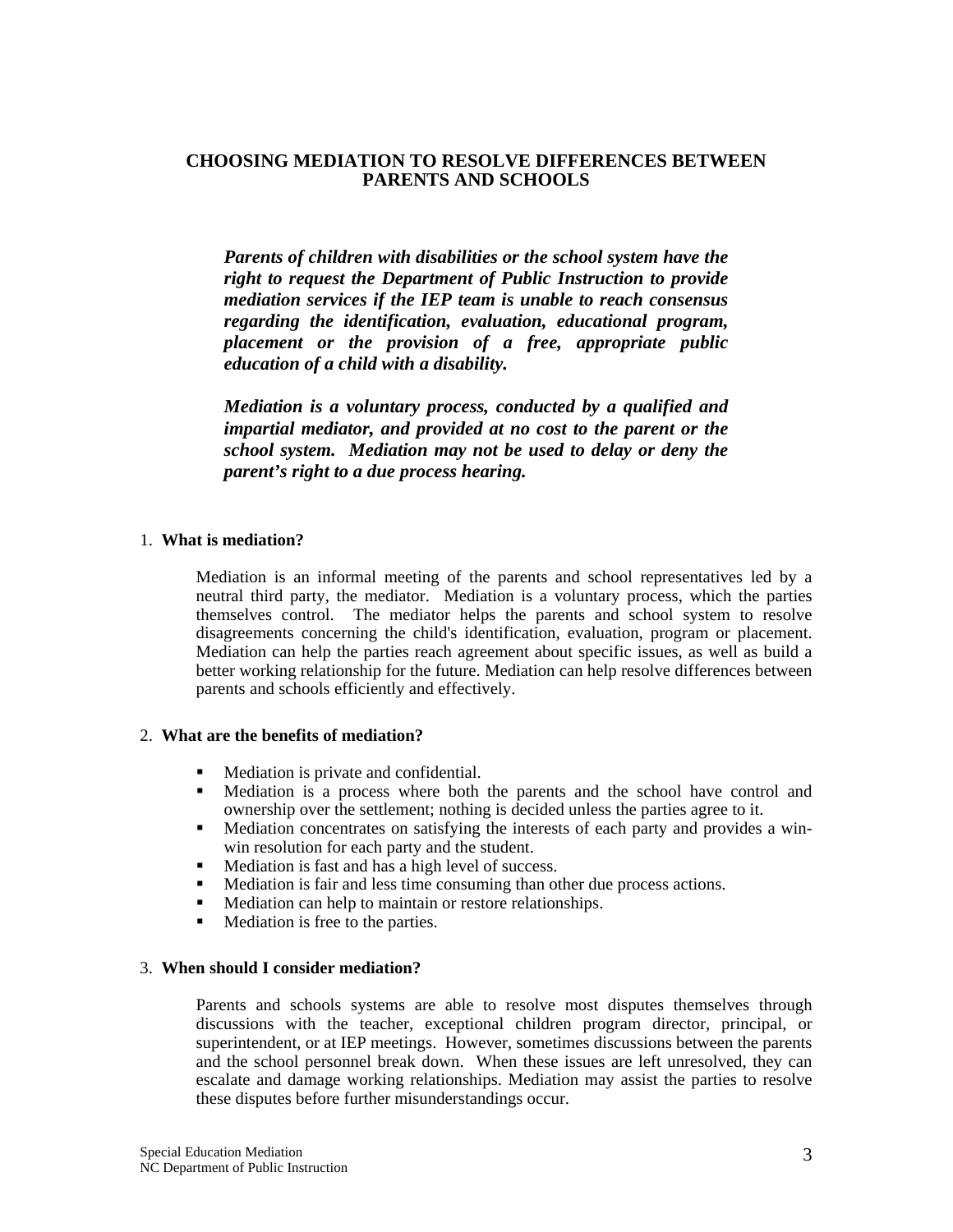### 4. **Who may request mediation?**

- Parents, including guardians and surrogate parents, of a child with a disability (or a child suspected of having a disability)
- $\blacksquare$  An adult student with a disability
- A school representative

#### 5. **How is mediation different from other meetings with the school?**

Mediation is directed by a qualified, impartial mediator. Mediators have training and experience in helping clarify points of view, communicating more effectively, and resolving disputes. The mediation session provides a place and a process for handling disagreements calmly. The presence of the mediator helps keep the discussion focused on the needs of the child. The mediator makes sure that everyone is treated fairly and has a chance to express ideas and concerns without interruption. If the parties reach agreement, the mediation will end with a binding written, signed mediation agreement that states what each party has agreed to do.

#### 6. **How is mediation different from a due process hearing or a complaint investigation?**

- Mediation is voluntary. A mediator helps the parties discuss the dispute and reach an agreement, but he or she does not make any decisions for the school or parent. The parties in mediation make all the decisions themselves. The mediator then helps to write an agreement that satisfies the needs of the parent, the child and the school, and that both parties sign. In mediation, control stays with the parties.
- A complaint investigation is conducted by an investigator who decides if the school has violated special education regulations. After completing the investigation, the complaint investigator reports his or her findings to the Department of Public Instruction. A Corrective Action Plan is prescribed in the report if the school has been found in violation of regulations.
- A due process hearing is conducted by an Administrative Law Judge (ALJ) who makes decisions about the special education program for the child after listening to the evidence and arguments presented by the parties. The ALJ makes a decision based upon the law, regulations, precedents and the relative merits of the case. The decision of the ALJ is binding, and can be appealed to a State Review Officer, and then to state or federal court.

# 7. **Why do the parties need a mediator to help settle a dispute?**

When IEP meetings do not resolve disagreements about the child's identification, evaluation, programming or placement and discussions are ending with the parties feeling angry and frustrated, it is common for the parties to stop listening to one another. A skilled, impartial mediator can often help the parties work through the problem. The mediator provides an impartial new face, a new perspective, a new avenue of communication, and a means to resolve the dispute quickly without escalation. A mediator can restore lost communication links, empower the parties, and encourage reasonable discussions so that the dispute can be resolved fairly and equitably.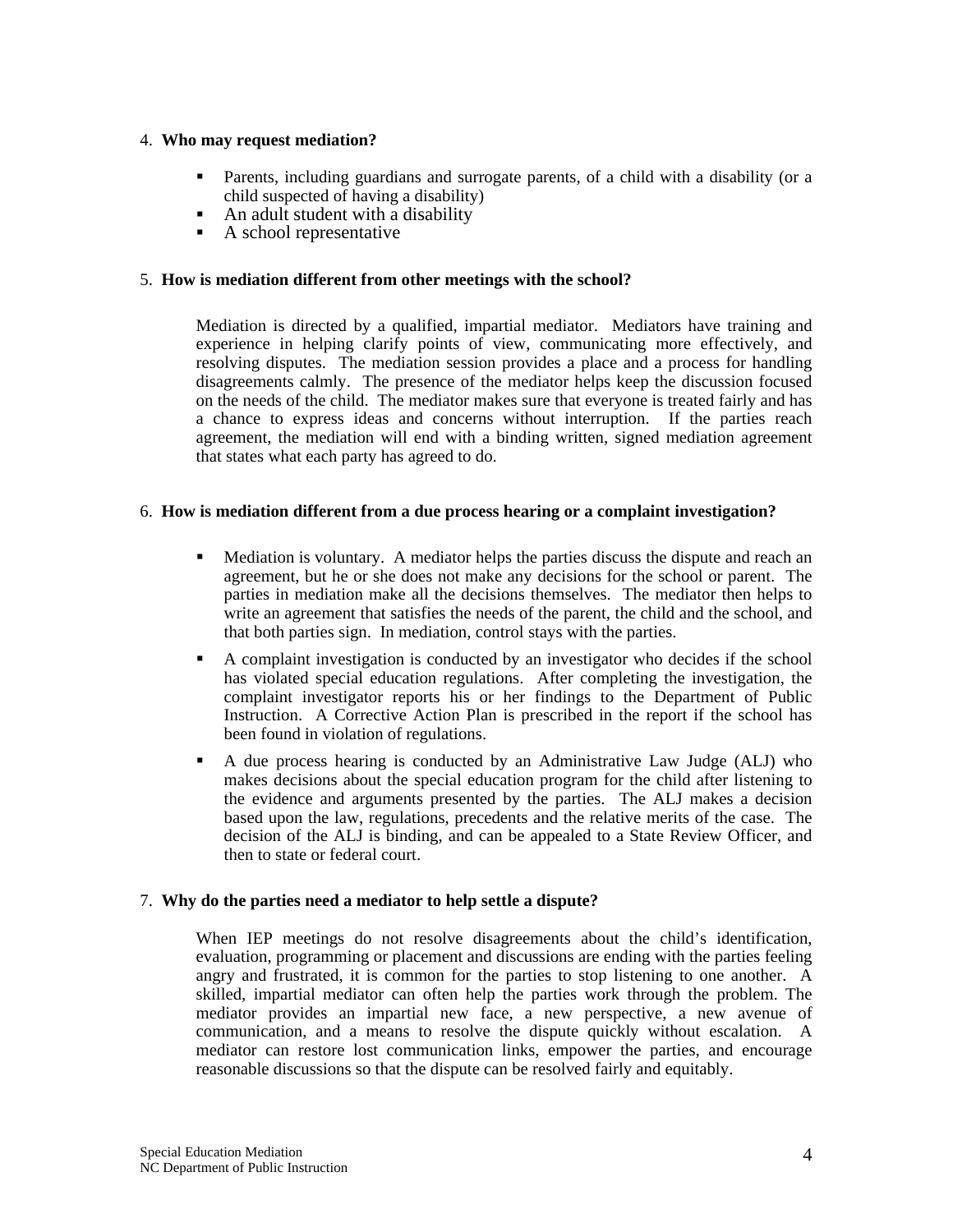#### 8. **What is the role of the mediator?**

- To be impartial and set a positive tone
- To be an active listener and give constructive feedback
- To encourage the parties to listen to one another
- To keep the discussion focused on the child
- To help the parties assess the conflict and break it down into its separate issues
- To help the parties build reasonable and realistic agreements<br>■ To help the parties write out a mediation agreement the
- To help the parties write out a mediation agreement that clearly states what the parties have agreed to

#### 9. **When should mediation be requested?**

Mediation may be requested any time there is a dispute between a parent and a school. Mediation should be requested after attempts to resolve concerns between the parent and the school, or in an IEP team meeting have failed, and the parties are considering filing for a complaint investigation or a due process hearing. It is not necessary to file a request for a complaint investigation or a due process hearing in order to have mediation.

#### 10. **How does one make a request for mediation?**

A request for mediation can be made by completing a Mediation Request Form. After completing all the information required by the form, it is then mailed or faxed to the following address:

> Director, Exceptional Children Division Department of Public Instruction 6356 Mail Service Center Raleigh, NC 27699-6356 Fax: 919.807.3243

A staff person from the Department of Public Instruction (DPI) will contact the other party to the dispute to determine whether they will agree to mediate. If both parties agree, the DPI will assign a case number to the mediation and assign a mediator. The mediator will contact both parties to schedule a mutually agreeable date, time and location for the mediation.

If a petition for a due process hearing has been filed, the DPI will also ask the parties if they are willing to mediate before the hearing takes place. If both parties are agreeable, a mediation session will be set up, in addition to the requested hearing.

A sample of the Mediation Request Form is located in the back of this document and may be copied. If you are viewing this on-line, the form can be downloaded. Also, Mediation Request Forms may be obtained from DPI, your local exceptional children program office, or from most parent support organizations. The form can also be downloaded by clicking the web site address: www.nc.publicschools.org/ec/policy/dispute/mediation

# 11. **What does mediation cost?**

Mediation is arranged by the Department of Public Instruction and is free to the parties. In addition, mediation saves time and can prevent damage to important relationships.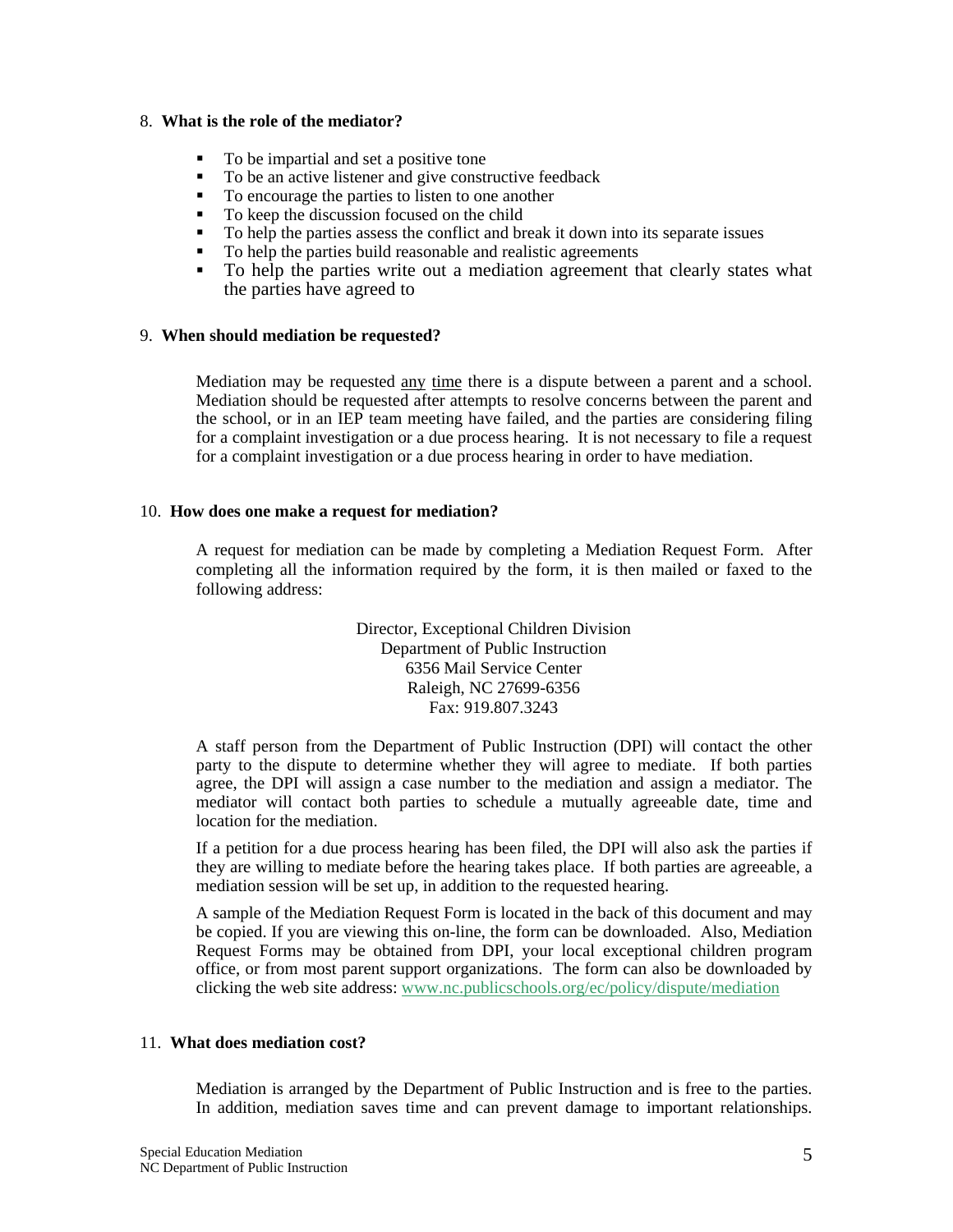The parents, representatives from the school and the mediator can meet soon after the DPI receives the written request for mediation. A written settlement can often be reached the day the parties meet. Mediation can help parents and schools build a better understanding so they can work together to develop an appropriate education for the child. Even if an agreement isn't reached, the parties have invested only a few hours of time and should have a clearer understanding of each other's positions and possible options to resolve the disagreement.

#### 12. **What if a hearing has already been requested?**

When a hearing is requested, both parties are contacted by the DPI and asked if they are willing to try to mediate the dispute. If both agree, the DPI will appoint the mediator who will contact both parties to schedule the date, time and location for the mediation. The mediation may not delay the regulatory time frame for the due process hearing.

### 13. **Is mediation required before a due process hearing?**

No. However, it is strongly recommended. In almost all cases mediation is worth the time to attempt to work through a dispute before going to a hearing. Mediation encourages and empowers the parties to resolve disagreements jointly. Mediation also helps the parties to better understand the other's perspective.

#### 14. **What if one party doesn't want to participate in mediation?**

Mediation is voluntary and based upon the commitment of all parties to try to reach a mutual settlement. Mediation is desirable because it is less formal, non-adversarial and is more likely to lead to a lasting resolution of the dispute. However, either party may refuse mediation. Parties cannot be forced to mediate, to continue to mediate, or to agree to a settlement.

#### 15. **How long will I have to wait for the mediation?**

Generally, from the date of receipt of the Mediation Request Form, the mediation meeting is held within two to three weeks. When a Mediation Request Form is received by the DPI, a mediator is assigned almost immediately. The mediator will contact both parties to schedule the date, time and location for the mediation. Most mediations are completed within one day. The mediation meeting itself may last anywhere from three to eight hours. Set aside a full day for the mediation.

#### 16. **Where does mediation take place?**

The mediation usually takes place in an informal meeting room at the school or the LEA's administrative office. A neutral site will be arranged by the mediator.

#### 17. **How does one prepare for mediation?**

Mediation is an opportunity for parents and schools to communicate persuasively their view of the child's needs and the program elements required for the child to make progress. Before entering into mediation the parties should take some time to define for themselves what they expect the outcome of the mediation to be. They should have a realistic view of the range of probable outcomes. However, mediation works best when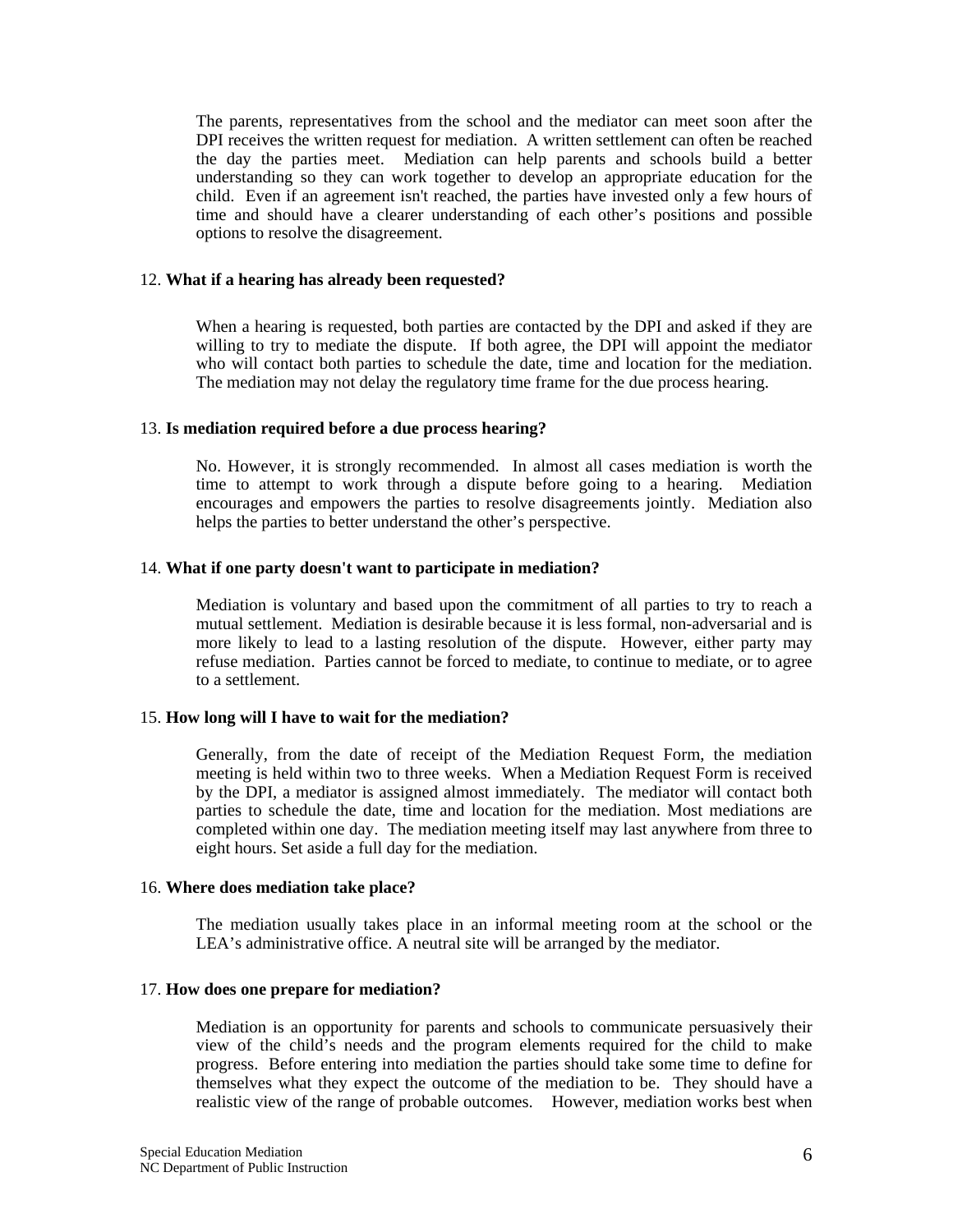parents and school staff are open to listening carefully to each other, and feel free to explore new options. It is difficult for mediation to be successful when the parties lock themselves into a position and are unable to move away from that position.

#### 18. **Who can the parties bring to mediation?**

Generally, mediation is between the parents and the special education administrator, but other individuals may be helpful in resolving the dispute. It is important to remember, however, that the dispute is about the child's program, so the people knowledgeable about the child and his or her needs are the most valuable participants. The student may attend, if appropriate.

If the parents have an advocate or someone else who has been advising them, they may bring him or her to mediation. However, if either the parents or the school representatives decide to bring an attorney to mediation, they should provide at least seven days prior written notice to the DPI and the other party as a matter of courtesy.

Remember, however, that since mediation is an opportunity for the parties to share thoughts, opinions, and ideas about the child's education, it is usually best for the parents and school representatives to speak on their own behalf. Mediation is not a legal proceeding and the presence of attorneys for either side may have the potential for creating an adversarial atmosphere that may not necessarily be in the best interests of the child.

#### 19. **What happens at mediation?**

- The mediator explains his or her role and describes the mediation process.
- $\blacksquare$  The parent and a spokesperson from the school each give a summary of the dispute from their perspective. The party who requested the mediation is usually asked to speak first. This is an opportunity for both parties to describe the child's educational needs, discuss concerns, and share ideas from their perspective. Being open and honest during this session sets the tone for a cooperative and productive mediation session. (The mediator may choose to vary the sequence and meet alone with the parties first.)
- At some point during the mediation the mediator may meet separately, or in caucus, with the parties. During these private sessions, the mediator talks to each party alone about any sensitive facts or concerns, and helps that party define more clearly what they believe is in the child's interest educationally.
- During a caucus the mediator may help each party develop options for reaching an agreement. The mediator will share the ideas discussed in caucus only if they are given permission to do so. The caucus is a chance for each party to float options for the mediator to bring back to the other party.
- There is a strong preference for joint sessions during which the parents and the school personnel work together towards agreement.
- If the parties have reached agreement, the parents and the school finalize that agreement. The mediator writes out the agreement so each party can sign it, with the mediator as witness. The DPI will maintain a copy of the agreement.
- If the parties do not reach an agreement, or only reach a partial agreement, the mediator will help clarify the issues still under dispute. A hearing may go forward at this time (or may be requested if it has not been already).